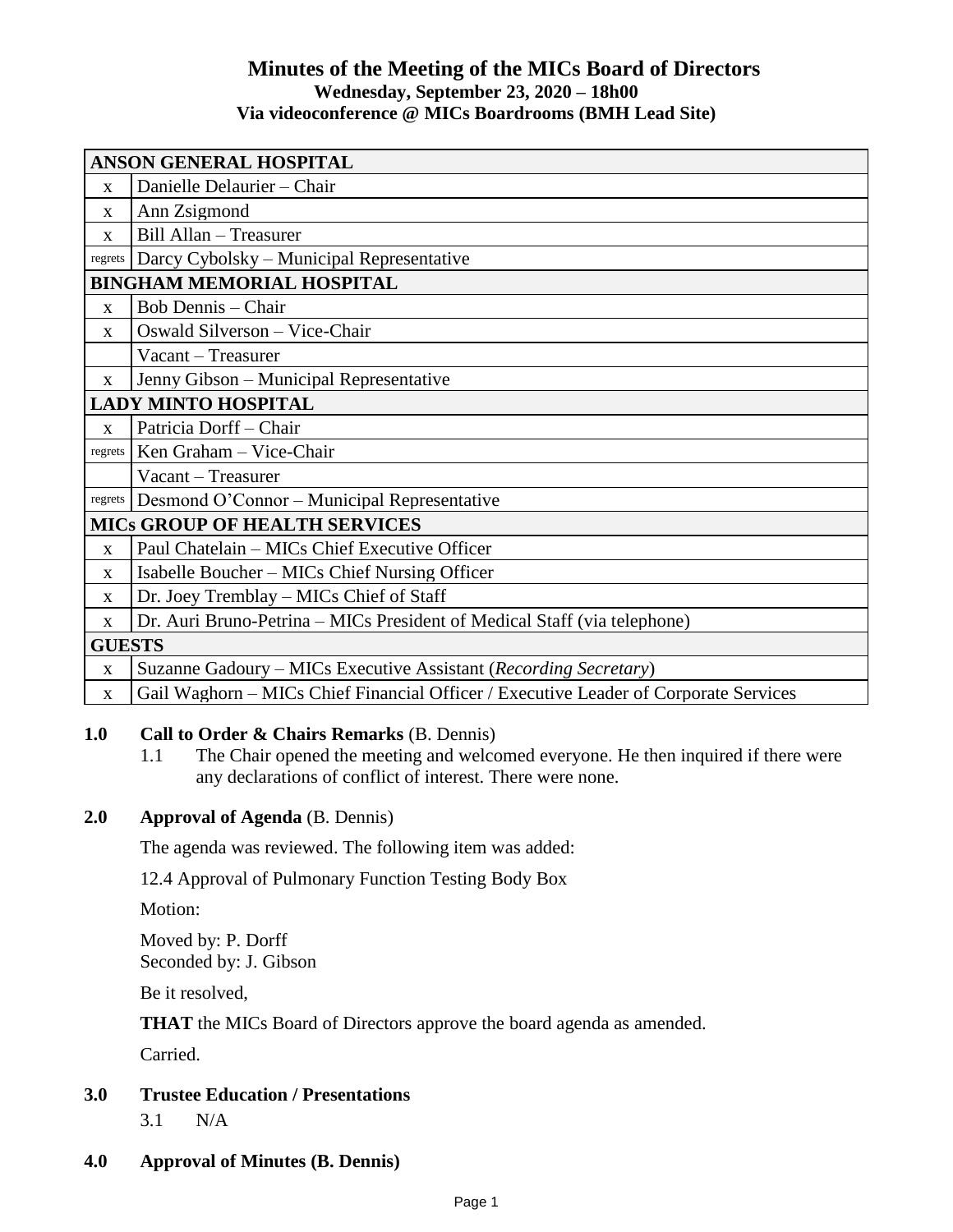4.1 Minutes of the MICs Board of Directors meeting held June 24<sup>th</sup>, 2020 were provided for information.

Motion:

Moved by: P. Dorff Seconded by: D. Delaurier

Be it resolved,

**THAT** the MICs Board of Directors approve the minutes of the meeting held June 24<sup>th</sup>, 2020 as presented.

Carried.

#### **5.0 Follow-Up Items**

- 5.1 Review of the 2020-2021 Board Work Plan
	- The Board Work Plan was reviewed for the month of September.
	- Board Orientation was held in early September.
	- The Sentinel Events/Near Misses are being presented today as well as the Corporate Scorecard.
	- The survey link for the Governance Center of Excellence Board Self-Assessment Tool was distributed to all board members last week.
	- Paul will present the HIRF and the Capital Budget review will be done in October.
	- Will have another ONE Initiative update in November.

#### **6.0 MICs Finance**

6.1 July 2020 Operating Statements - (G. Waghorn)

## **BMH:**

- Submitted an operating surplus of \$130,060 at the end of July
- Total Operating Revenue: \$2,928,232
- Total Operating Expenses: \$2,798,172
- \$88,000 in COVID costs for which there is no funding source
- Pandemic pay: \$159,000; this will show up in the August statements; would have operated at a large surplus if not for this
- **Significant decrease in overtime**

## **AGH:**

- Submitted an operating surplus of \$158,255 at the end of July
- Total Operating Revenue: \$3,442,352
- Total Operating Expenses: \$3,284,098
- Pandemic Pay: \$187,000
- Drop in sick time; significant decrease in overtime as well
- **\$180,000 in COVID costs; no funding received for this**

## **SCM:**

- Adjustments coming up in future statements
- **LTC** received COVID funding as well as \$213,000 in pandemic pay
- Total Revenue: \$2,211,805
- Non-operations deficit: (\$56,789)
- Total surplus: \$83,005
- Sick time cost of \$61,000 for 2021 fiscal year; overtime is down this quarter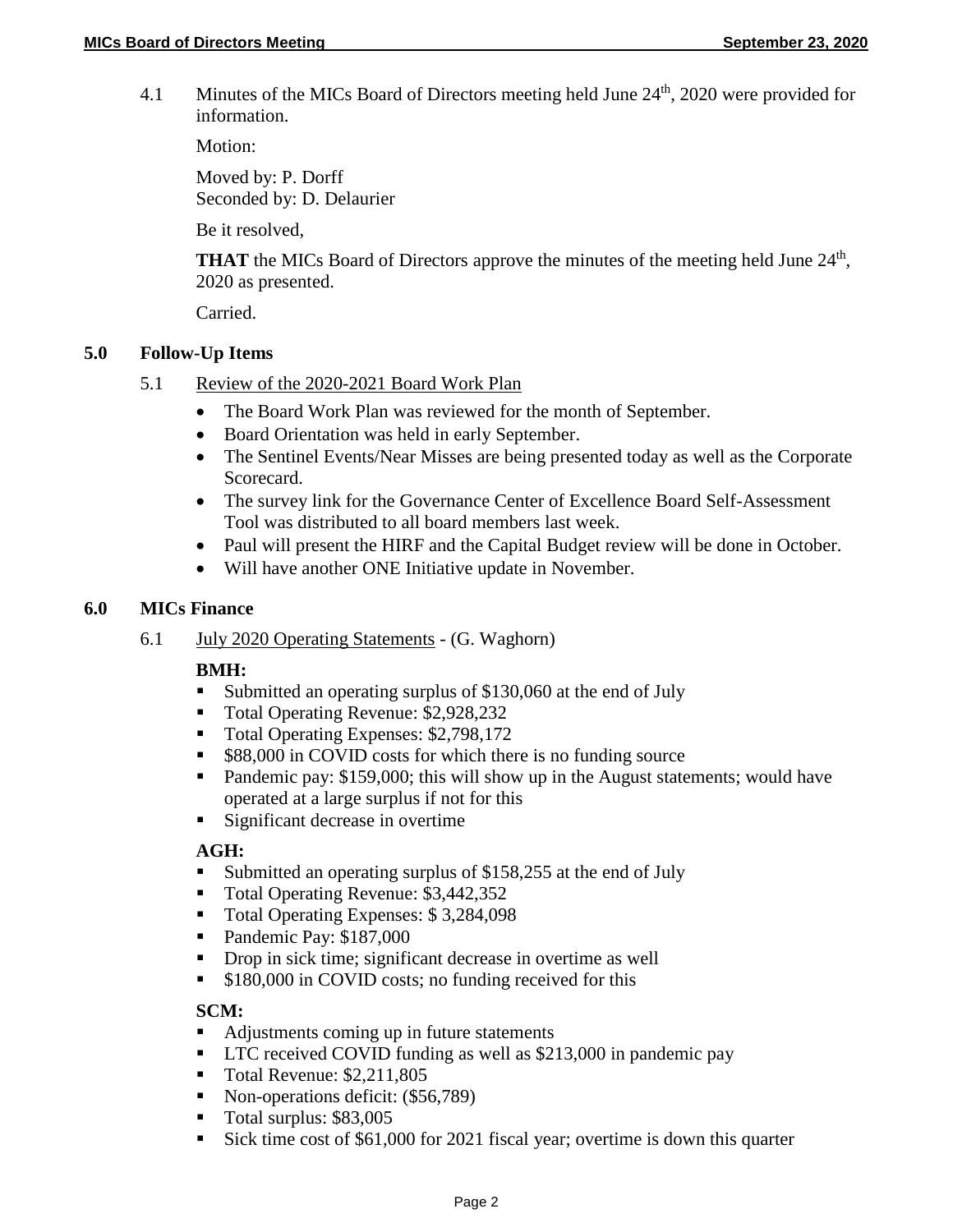#### **LMH:**

- Submitted an operating surplus of \$1,974 at the end of July
- Total Operating Revenue: \$5,289,644<br>Total Operating Expenses: \$5,287,670
- Total Operating Expenses: \$5,287,670
- Pandemic pay: \$227,000
- Sick time has dropped since last year
- Overtime has dropped slightly

## **VM:**

- Total Revenue: \$1,139,762
- Surplus operations:  $$103,260$
- Deficit non-operations: (\$10,560)
- Total surplus: \$92,700
- Pandemic Pay: \$93,000
- COVID costs: some of the costs have been absorbed by the hospital

Motion to approve July 2020 Operating Statements

Moved by: J. Gibson Seconded by: P. Dorff

Be it resolved,

**THAT**, the MICs Board of Directors approve the July 2020 Operational Statements for Bingham Memorial Hospital, Anson General Hospital, South Centennial Manor, Lady Minto Hospital and Villa Minto as presented.

Carried.

## 6.2 IT Capital Budget

- A budget of \$471,500 was submitted for approval
- There are two big ticket items; Polycom upgrade and security
- IT is a big part of our operation; we can't do business without it
- The board members were invited to ask questions.

Motion:

Moved by: A. Zsigmond Seconded by: J. Gibson

Be it resolved,

**THAT**, the MICs Board of Directors approve the 2020-2021 IT Capital Budget as presented.

Carried.

- 6.3 Investments
	- Three reports were provided for information: the General Transaction Report, the Portfolio Valuation and the Change in Market Value

## **7.0 Presentations/Reports** (B. Dennis)

- 7.1 Chief Executive Officer Report: (P. Chatelain)
	- The report was provided for information.
	- The CEO provided the following overview:
	- COVID-19 update:
		- o Now seeing outpatients including OR (LMH & AGH), visiting specialists and allowing visitors as per provincial directives.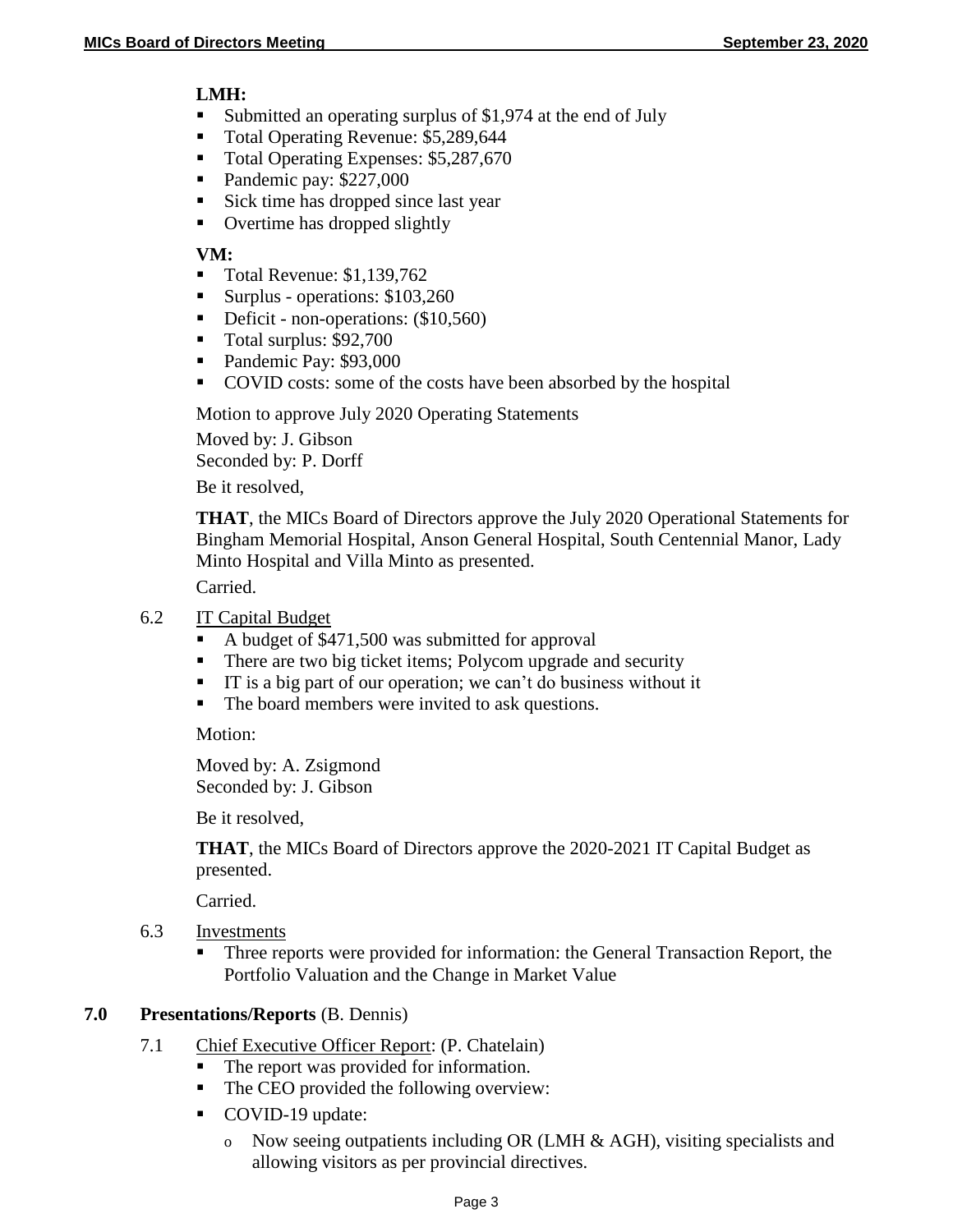- o Opened and staffing two Testing Centers two days per week.
- o Hired over 20 new Team Members for COVID including retired nursing staff.
- o Working with Ontario Health North on regional planning, providing education and communication to our physicians, Team Members and community members.
- o Daily searching and procuring Personal Protective Equipment including two new portable ventilators paid for through a donation from a community member.
- o Hired a part-time Respiratory Therapist (AGH) to begin pulmonary function testing for our communities.
- o To date, there have been 81 cases in the region; 10 in the last two weeks
- o COVID has been time consuming; converted our testing centers to twice a week due to students returning to school and regular LTC testing; there is a high demand for testing; everyone visiting LTC homes has to be tested as well
- o Will receive \$38 a swab come October  $1<sup>st</sup>$ ; will have to have 35 swabs a day to break even; this is not a sustainable model
- o Visitation policy allows families to visit their loved ones but it has a big impact on the LTC staff
- **Ministry requested more information for our SCM 96-bed application that is mainly** about the financing. An update will be posted on the MICs Facebook page.
- Submitted over \$2.2 million in ECP grant funding proposals for all sites; waiting to hear back. Phase II of LMH Lab renovations is on hold until we hear back from the mechanical engineer. AGH Lab renovations have been completed. The freight elevator upgrade at BMH has started. The Honeywell energy project is 95% complete; power factor and oxygen concentrators still need to be done. The oil tank project at SCM is complete. Roof repairs at SCM have begun. The Nurse Call system will begin soon.
- Dr. Smith has now settled in Iroquois Falls. We will be meeting with the Physician Recruitment and Retention committee very soon. Physician recruitment fairs will be done virtually moving forward.
- Lab accreditation will be done in mid-October; surveyors will be on site
- Board Members were invited to ask questions.

## 7.2 Chief Nursing Officer Report: (I. Boucher)

- The CNO provided the following overview:
	- o Quality Improvement Plans (QIP) have been submitted.
	- o Patient Care Team goals and objectives were updated over the summer.
	- o Leadership Walkrounds were on hold during the Pandemic and potentially restarting in the fall.
	- o Accreditation self-assessment process to begin in the fall in preparation for on-site survey in February 2022. The MICs Care Transitions Coordinator will be taking on the role of Accreditation Coordinator.

## **Administration/Recruitment:**

- o The new Patient Care Team Manager for AGH/BMH started work Sept. 8<sup>th</sup>.
- o Recruited several new nurses including retirees to assist during the pandemic.
- o Initiated the Nurse Warrior Award at AGH.
- **COVID-19:**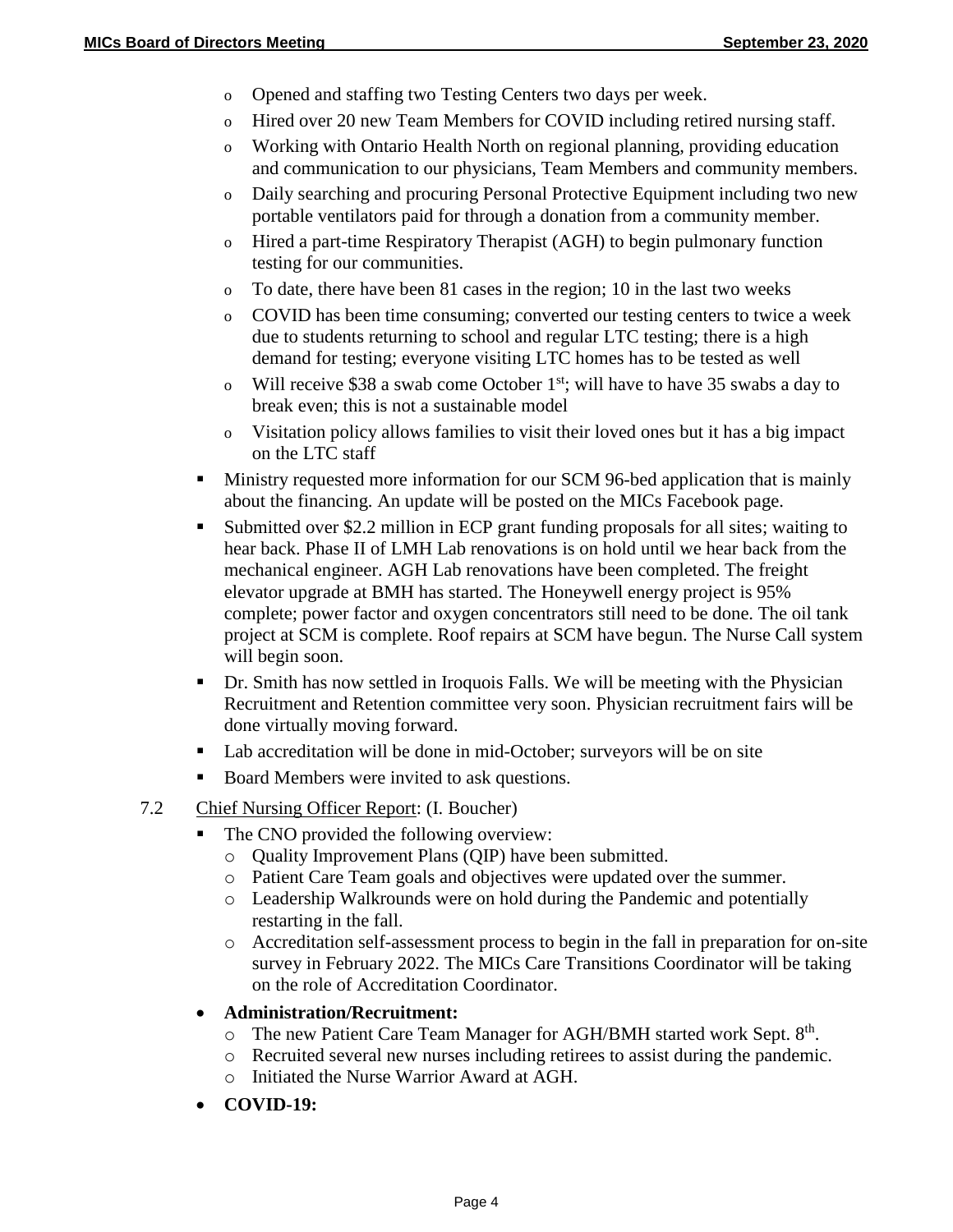- o Twelve new patient beds per site were opened as part of our surge plan and we increased the number of negative pressure rooms. Six beds have since been closed but can be quickly reopened if faced with a second wave.
- o Operating Room airflow was re-engineered to provide negative pressure in OR suites (LMH) as well as the endoscopy suite (AGH) to improve staff safety.
- o Outpatient services slowly being reintroduced by appointment only.
- o We have increased signage throughout our buildings
- o Visiting specialty clinics are gradually resuming after being on hold due to COVID-19
- **Medication safety:** BMH and AGH have successfully transitioned to new, portable medication cart systems for both chronic and active nursing
- **Oncology**: New nurse was introduced to the oncology team as the interim chemo nurse. This allows the current nurse to remain as backup and work her full-time line on unit 4. The oncology department was closed for two weeks in August due to staff shortage in pharmacy (to prepare drugs). During the closure, the room was painted and looks much brighter.
- **MDR**: As we move to centralizing MDR services at LMH, we continue to work with AGH to ensure there are no service interruptions. We are analyzing service volumes and identifying areas where disposable supplies would be preferable (i.e. dressing and catheter trays).
- **Operating Room**: Surgical services slowly resumed following the amendment of the ministry's directive #2. The OR was closed for the summer at the end of June but ran for two days in July to address the backlog of patients resulting from COVID-19 closures. Services reopened August  $24<sup>th</sup>$ . We continue to actively recruit for a general surgeon. Locums have been providing coverage during Dr. Klassen's absences. Nursing staff is very tight in the OR; will be training two new RNs and one RPN in the fall.
- **Pharmacy Services** 
	- o Completed yearend inventory
	- o Submitted Pharmacy Accreditation renewal application; certificates received.
	- o Continue to complete regular duties in spite of COVID-19 pandemic without any delays or interruptions (dispensing medications to all sites, continue to serve our oncology patients, providing COVID-19 kits to physicians as per their request)
	- o As of April, on-site pharmacist has started to take over duties from Northwest pharmacist and most recently with the chemotherapy checks. Pharmacist has successfully completed his training with the Sudbury Cancer Center.
	- o Hired a Pharmacy Clerk to help with non-pharmacy technician work; North-West Telepharmacy is providing pharmacy technician coverage for maternity leave.
	- o Currently recruiting for fourth Pharmacy Technician.
	- o Ontario College of Pharmacists (OCP) visit conducted on September 1<sup>st</sup>
	- o Training for Compounding Supervisor was scheduled in July and included training for housekeeping staff.
- **Outbreak:**
	- o SCM: Organism identified as COVID-19. Seven residents were affected (1 positive case asymptomatic, 4 contacts, 2 symptoms) - 21 days in outbreak
- **COVID-19:**
	- o Recruited IPAC assistance to provide support during the COVID-19 pandemic until mid-June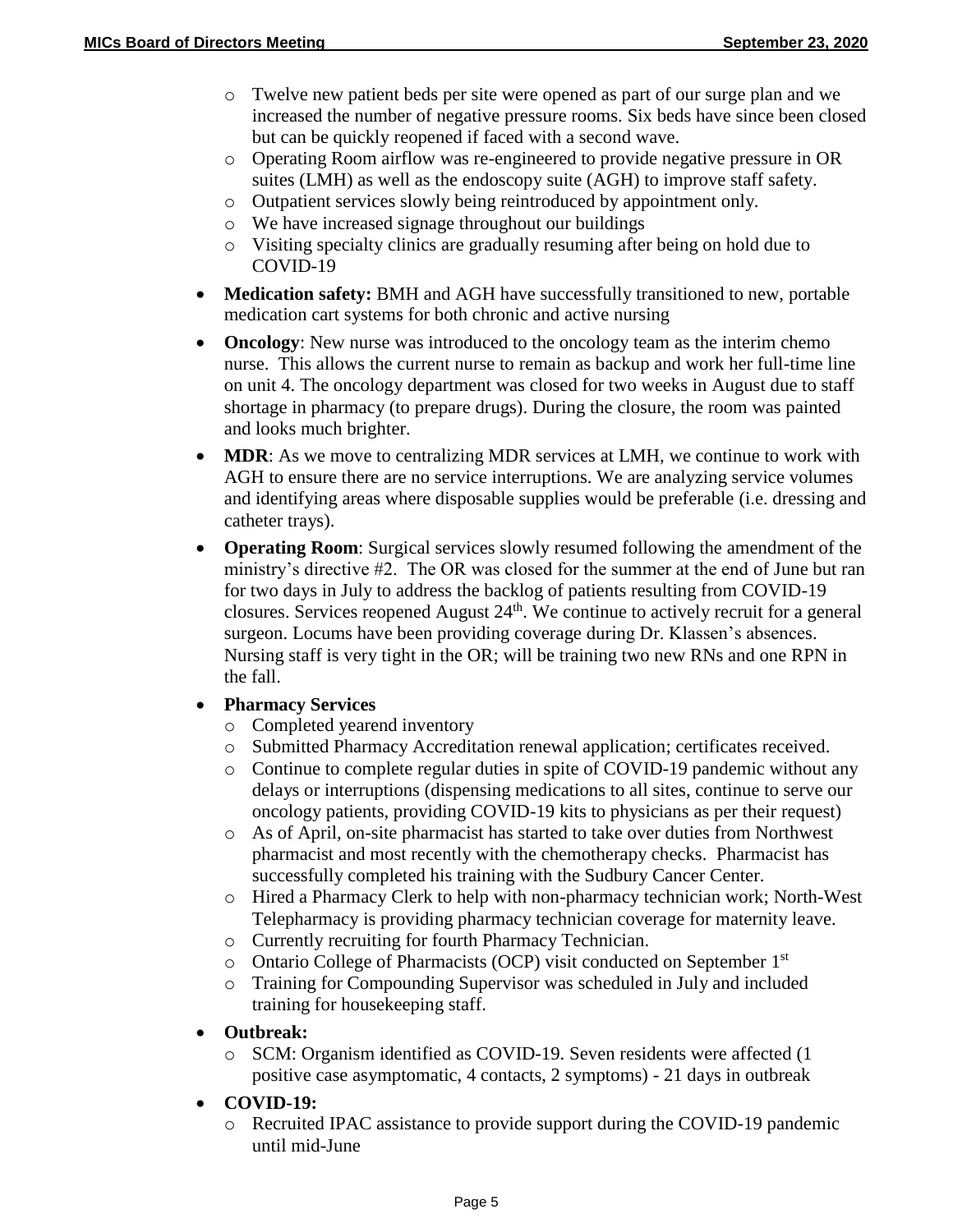- o Active and passive screening continues on all patients, residents and staff
- o Environmental and Hand Hygiene audits continue at all acute and LTC sites
- o PPE supplies continue to come in and are being closely monitored
- o Testing centers are running two days per week in Cochrane and Iroquois Falls.
- o New policies on mandatory masking and Infection Prevention and Control for service were developed and circulated
- o Meet regularly with communities, managers and executive council
- o Hand hygiene stats were provided for information
- Board members were invited to ask questions.

## **8.0 Medical Staff** (Dr. J. Tremblay)

- 8.1 Chief of Staff Report:
	- Dr. Tremblay provided a verbal report.
		- $\triangleright$  Physicians and nursing staff are working hard to keep everyone safe
		- $\triangleright$  Physician recruitment continues; met with two dentists who are interested in getting hospital privileges; current dentist is only available on Fridays
		- $\triangleright$  Have not provided dental services in the last two years
		- $\triangleright$  Dr. Smith will officially start work on September 28<sup>th</sup>; he will provide services to AGH CCC, Villa Minto and Rosedale Centre
		- $\triangleright$  Surgical program continues to recruit for a general surgeon as well as locum surgeons to replace when needed; locums have a variety of skills which will expand the scope of procedures that we currently offer
		- $\triangleright$  Still need family doctors for each community
		- $\geq$  COVID-19 update: committee meets regularly
		- $\geq$  Caseload of elective surgical cases are returning to normal; phone screens are done before surgery
		- $\triangleright$  Extra cleaning in OR since COVID
		- $\triangleright$  Slowly reintroducing outpatient clinics and specialty clinics
		- $\triangleright$  AGH now has a negative pressure OR; endoscopes have restarted
- 8.2 Minutes of the Medical Advisory Committee
	- The minutes of the MAC meeting held June 17, 2020 were provided for information.

## **9.0 LHIN / MOHLTC Business** (P. Chatelain)

9.1 N/A

## **10.0 MICs Quality Committee** (I. Boucher)

- 10.1 Ouality Committee Minutes
	- Minutes of the meeting held June 10, 2020 were provided for information.
- 10.2 Sentinel Events/Near Misses & Adverse Events
	- The information is extrapolated from our RL6 incident reporting system<br>■ The raw data is provided for acute care as well as long-term care for O4 i
	- The raw data is provided for acute care as well as long-term care for Q4 and Q1
	- The report covers total incidents, total incidents by site, near misses by site and critical incidents
	- Near misses promote a culture of risk management
	- Hospital critical incidents and LTC critical incidents have very different definitions
- 10.3 Corporate Scorecard
	- The Corporate Scorecard for Q1 2020 was provided for information.
		- o Total Margin: not reported at this time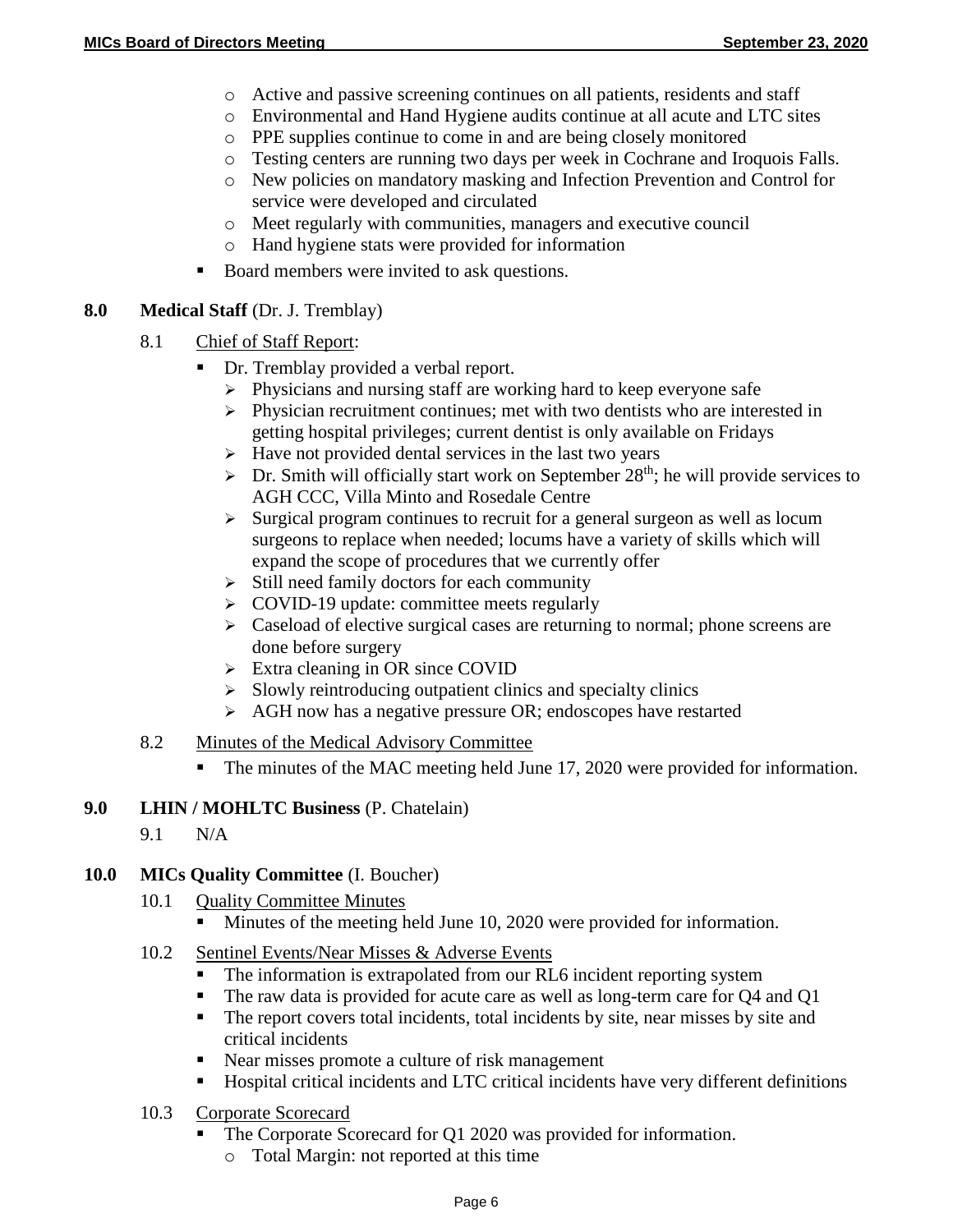- o Medication Reconciliation at discharge: AGH 100%; BMH 100%; LMH 70%
- o Assessment of Palliative Care Needs (QIP): collecting baseline
- o Assessment of Palliative Care Needs (LTC QIP): collecting baseline
- o Repeat ER Visits for Mental Health (QIP): in development
- o Resident Satisfaction (LTC): SCM 100%; Rosedale 0%; VM no data
- o ER Client Satisfaction: AGH no data; BMH 100%; LMH 0%
- o Inpatient Client Satisfaction (QIP): AGH 100%; BMH 100%; LMH 100%
- o Acknowledgement of Complaints: AGH 100%; BMH 100%; LMH 100%
- o Acknowledgement of Complaints (LTC): SCM N/A; Rosedale N/A; VM N/A
- $\circ$  Percentage of Total Alternate Level of Care Days: AGH 78%; BMH 73%;  $LMH - 55%$
- o Number of Emergency Department Visits: not reported at this time
- o Harmful Falls Experienced (LTC): not reported at this time
- o Hand Hygiene Compliance Before (Hospital): not reported at this time
- o Hand Hygiene Compliance Before (LTC): not reported at this time
- o Workplace Violence Incidents Reported (QIP): AGH 1; BMH 1; LMH 0
- o Discharged Patient Summaries (QIP): AGH 72%; BMH 53%; LMH 40%
- o Potential Avoidable ER Visit (LTC): not reported at this time

## **11.0 Site Business** (B. Dennis)

- 11.1 Anson General Hospital:
	- $\blacksquare$  N/A
- 11.2 Bingham Memorial Hospital:
	- $\blacksquare$  N/A
- 11.3 Lady Minto Hospital:

 $N/A$ 

## **12.0 Partnership Business** (Bob Dennis)

- 12.1 June 2020 Board Effectiveness Survey Results
	- 12 out of 13 surveys were submitted.
- 12.2 September 2020 Board Effectiveness Survey
	- The survey was emailed via Survey Monkey.
- 12.3 Election of Officers of the Board of Directors
	- B. Dennis called on the CEO to begin the nomination process

## **ELECTION OF BINGHAM MEMORIAL HOSPITAL CHAIR**

- Nomination of B. Dennis was moved by O. Silverson, seconded by J. Gibson.
- No further nominations were presented.
- B. Dennis agreed to let his name stand.
- B. Dennis was then declared Chair for the 2020/2021 fiscal year.
- The meeting was turned over to the Chair to conduct the remainder of elections.

# **ELECTION OF BINGHAM MEMORIAL HOSPITAL VICE-CHAIR**

- Nomination of O. Silverson was moved by J. Gibson, seconded by B. Dennis.
- No further nominations were presented.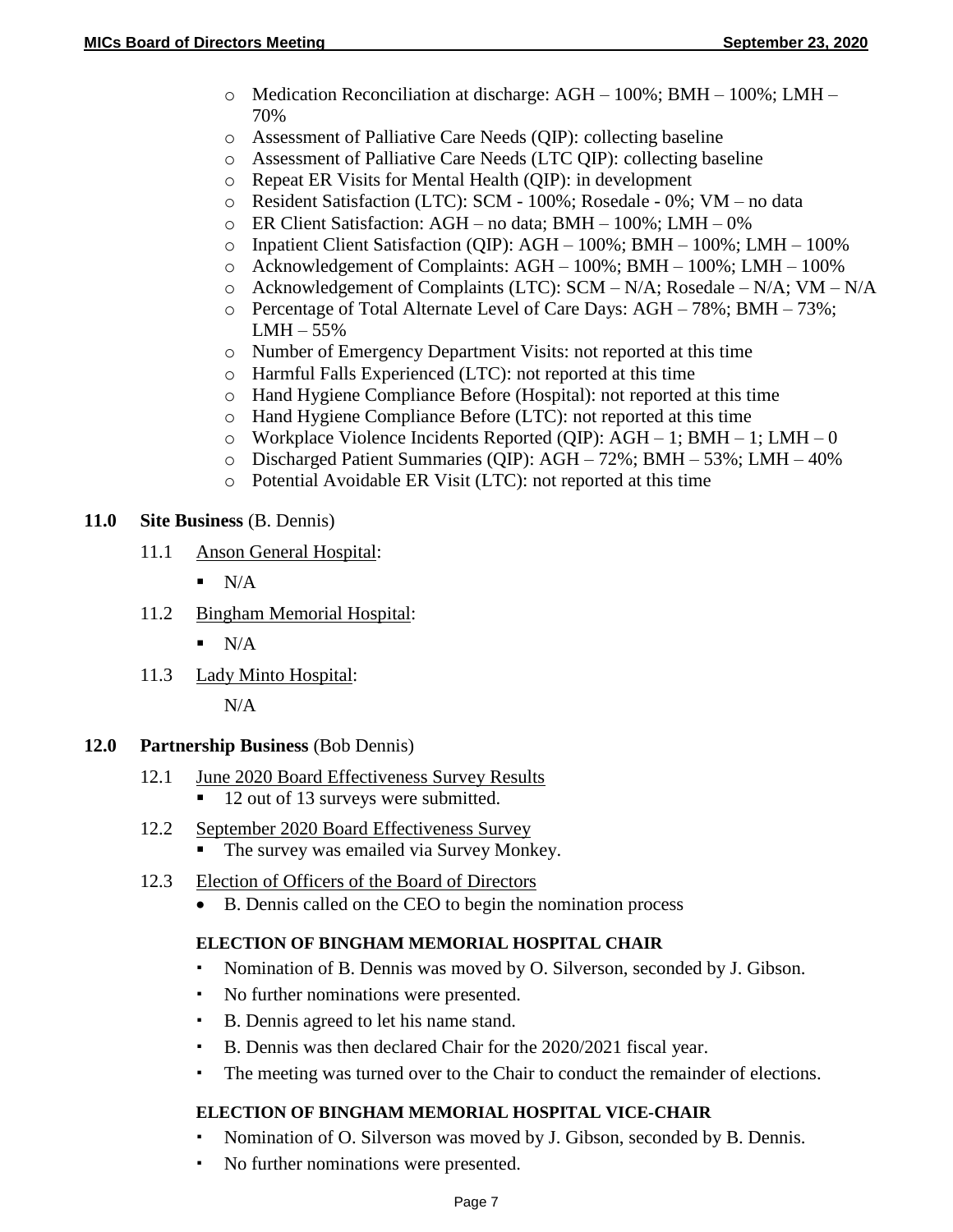- O. Silverson agreed to let his name stand.
- O. Silverson was then declared Vice-Chair for the 2020/2021 fiscal year.

#### **ELECTION OF BINGHAM MEMORIAL HOSPITAL TREASURER**

This position remains vacant.

#### **ELECTION OF ANSON GENERAL HOSPITAL CHAIR**

- Nomination of D. Delaurier was moved by A. Zsigmond, seconded by B. Allan.
- No further nominations were presented.
- D. Delaurier agreed to let her name stand.
- D. Delaurier was then declared Chair for the 2020/2021 fiscal year.
- The meeting was turned over to the Chair to conduct the remainder of elections.

#### **ELECTION OF ANSON GENERAL HOSPITAL VICE-CHAIR**

- Nomination of A. Zsigmond was moved by B. Allan, seconded by D. Delaurier.
- No further nominations were presented.
- A. Zsigmond agreed to let her name stand.
- A. Zsigmond was then declared Vice-Chair for the 2020/2021 fiscal year.

#### **ELECTION OF ANSON GENERAL HOSPITAL TREASURER**

- Nomination of B. Allan was moved by A. Zsigmond, seconded by D. Delaurier.
- No further nominations were presented.
- B. Allan agreed to let his name stand.
- B. Allan was then declared Treasurer for the 2020/2021 fiscal year.

## **ELECTION OF LADY MINTO HOSPITAL CHAIR**

- Nomination of P. Dorff was moved by P. Chatelain.
- No further nominations were presented.
- P. Dorff agreed to let her name stand.
- P. Dorff was then declared Chair for the 2020/2021 fiscal year.

## **ELECTION OF LADY MINTO HOSPITAL VICE-CHAIR**

- Nomination of K. Graham was moved by P. Dorff.
- No further nominations were presented.
- K. Graham was then declared Vice-Chair for the 2020/2021 fiscal year in absentia.

#### **ELECTION OF LADY MINTO HOSPITAL TREASURER**

This position remains vacant.

#### 12.4 Approval of Pulmonary Function Testing

 The equipment is outdated and must be replaced. The PFT will cost about \$60,000 but it will serve all of MICs. This is a revenue generating service which should be cost neutral. We are currently sending approximately 1,000 of our patients to TDH for this service annually.

Motion:

Moved by: P. Dorff Seconded by: D. Delaurier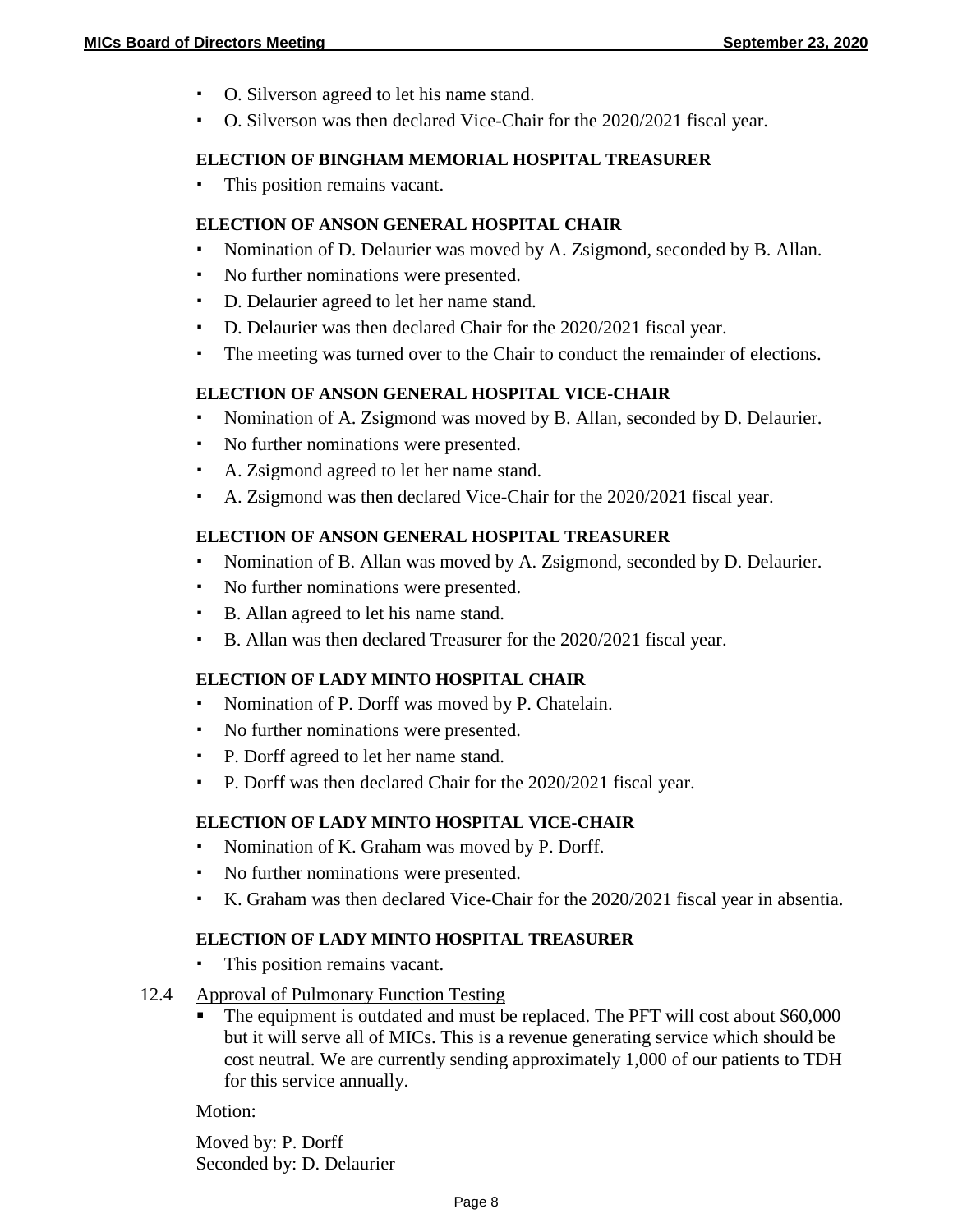Be it resolved,

**THAT** the MICs Board of Directors approve pulmonary function testing (body box) for a cost of up to \$60,000 to be paid through the partnership reserves as presented. Carried.

#### **13.0 In Camera**

13.1 Motion to go in-camera

Moved by: J. Gibson Seconded by: B. Allan

- 13.2 Discussion of physician privileges
- 13.3 Motion to go out of in-camera

Moved by: A. Zsigmond Seconded by: O. Silverson

13.4 Approval of physician privileges

**Motion** to approve the list of reappointments to the Professional Staff in the categories of Active Staff, Locum Tenens, Consulting and Courtesy as recommended by the MICs Medical Advisory Committee

Moved by: A. Zsigmond Seconded by: D. Delaurier

Be it resolved,

**THAT** the MICs Board of Directors approve hospital privileges for all physicians listed in the attachment provided as recommended by the MICs Medical Advisory Committee as presented. It is to be noted that Dr. Richard McGuire be given privileges for Lady Minto Hospital only.

Carried.

Approval of Dr. Daniel Mahoney's privileges

**Motion** to approve Dr. Daniel Mahoney's application for appointment to the professional staff in the General Surgery Department as recommended by the MICs Medical Advisory **Committee** 

Moved by: P. Dorff Seconded by: J. Gibson

Be it resolved,

**THAT** the MICs Board of Directors approve Dr. Daniel Mahoney's hospital privileges as recommended by the MICs Medical Advisory Committee as presented.

Carried.

## **14.0 MICs News** (B. Dennis)

• September 2020 MICs Newsletter was provided for information.

#### **15.0 Next Meeting Date** (B. Dennis)

Wednesday, October 28, 2020 at 6:00 p.m. (AGH Lead Site)